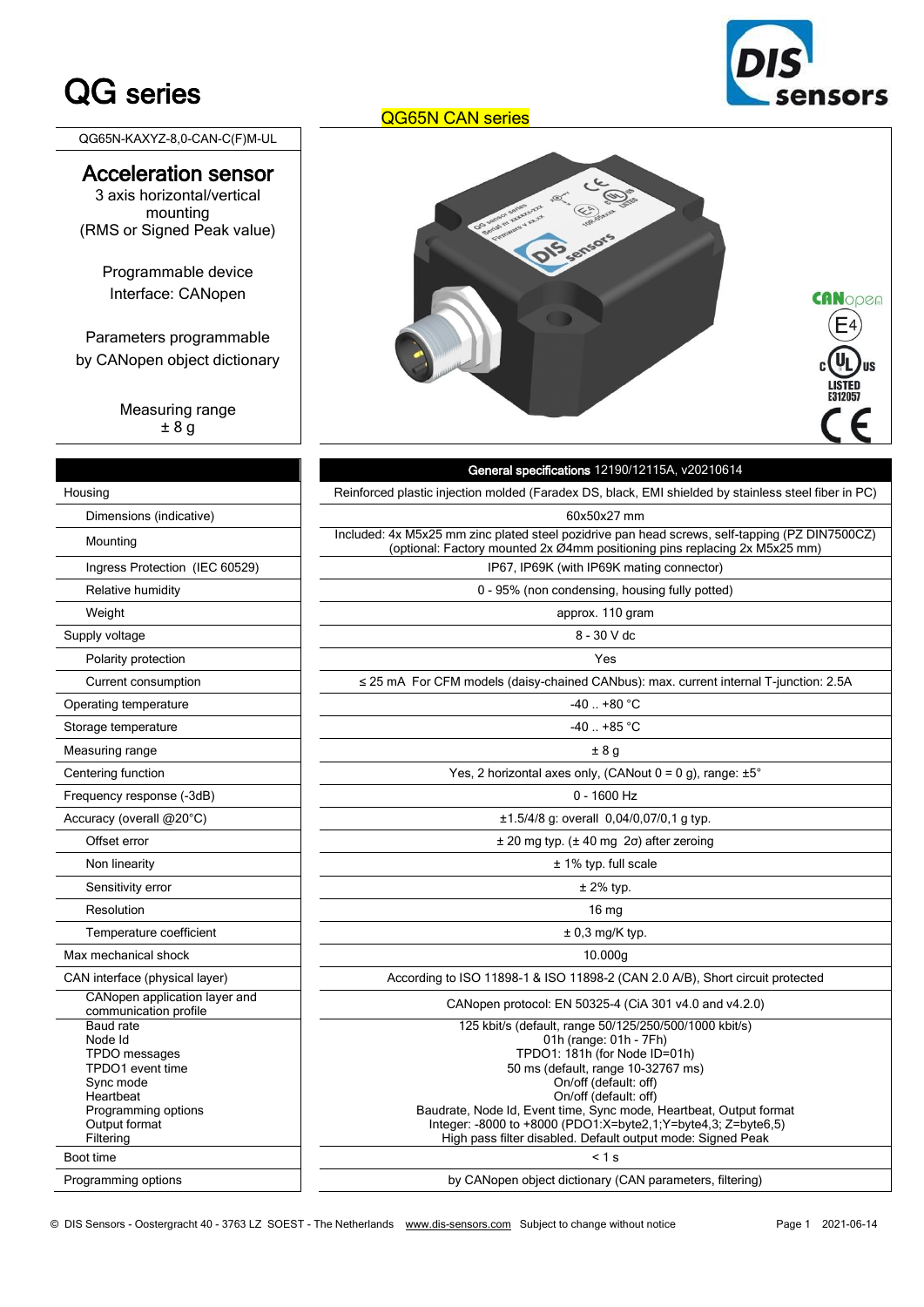## QG series



### QG65N-KAXYZ-8,0-CAN-C(F)M-UL



#### Measurement orientation



The default 0 g position is when the sensor is mounted horizontal or vertical and no acceleration is applied. The axis parallel to earth gravity will indicate 1 g, the two horizontal axes will indicate 0 g. The two horizontal axes can be zeroed within ±5° tilt (by the CAN object dictionary) to eliminate mounting offsets.

The axis parallel to earth gravity cannot be zero-ed.

Optional the axis parallel to earth gravity can be compensated for 1 g gravity by the CAN object dictionary

Output value: Signed Peak (default) or RMS (selectable by CAN object dictionary)